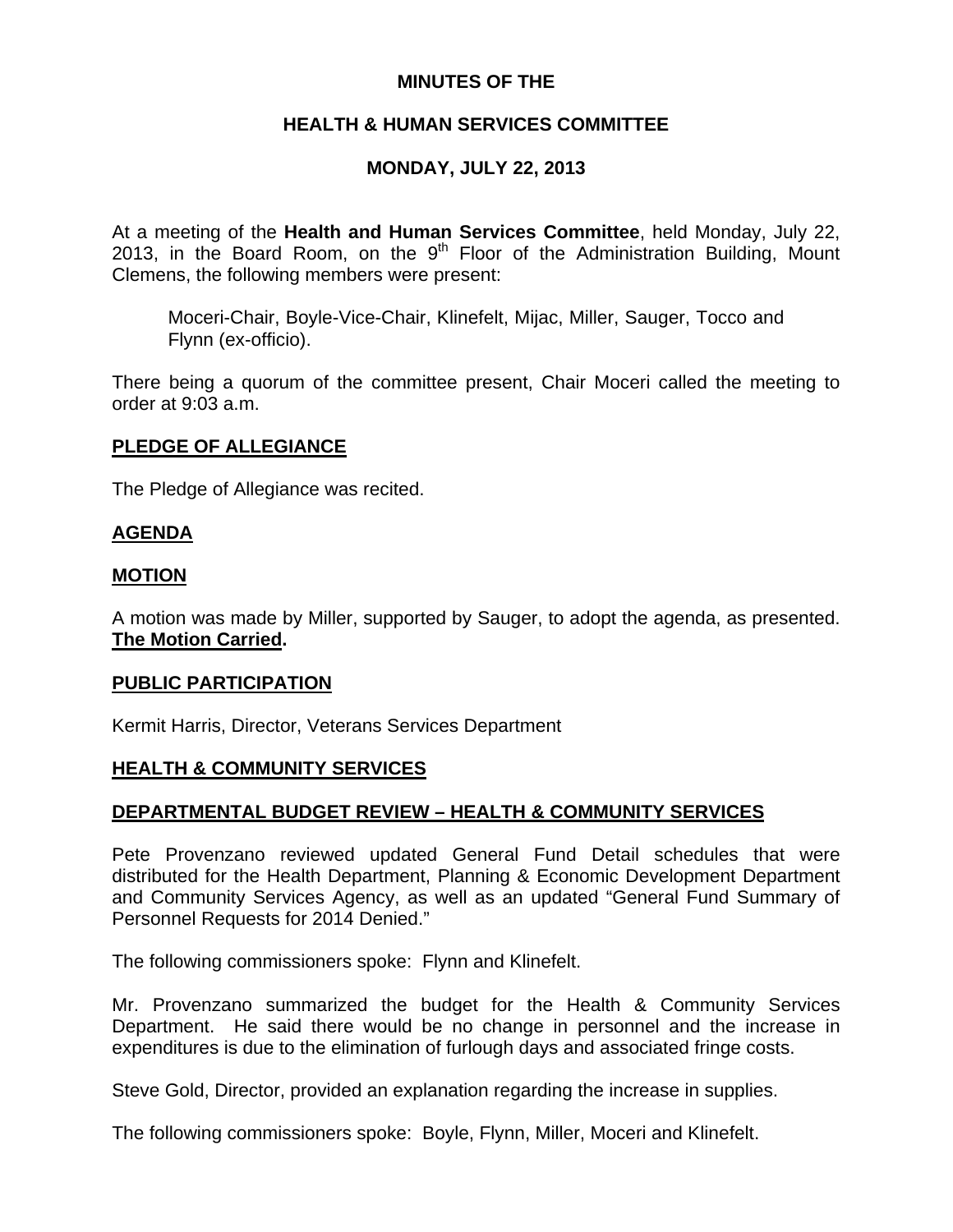### **HEALTH**

### **DEPARTMENTAL BUDGET REVIEW – HEALTH**

Pete Provenzano summarized the budget for the Health Department. He said the department proposed a reduction of six positions. He provided an explanation regarding the increase in expenditures, which pertains to immunizations and is budget neutral.

Bill Ridella, Director/Health Officer, commented on the Health Department's mission, their proposed 2014 budget and goals for 2014.

The following commissioners spoke: Klinefelt, Flynn, Moceri and Mijac.

Mr. Randazzo, Animal Shelter Director/Chief Animal Control Officer, gave an overview of the Animal Shelter, its staff, budget and services provided.

The following commissioners spoke: Flynn, Boyle, Klinefelt and Sauger.

#### **BUDGET AMENDMENT/HEALTH/FISCAL GRANT FUND**

#### **MOTION**

A motion was made by Mijac, supported by Sauger, to forward to the Finance Committee a recommendation to approve an amendment to the Health Department Fiscal Grant Fund in the amount of \$92,190 with an increase in State – Grants Revenue and accompanying increases in Contract Services and Supplies and Services; Further, this budget action addresses budgetary issues only. It does not constitute the Commission's approval of any County contract. If a contract requires Commission approval under the County's Contracting Policy or the County's Procurement Ordinance, such approval must be sought separately. **The Motion Carried. COMMUNITY SERVICES**

#### **DEPARTMENTAL BUDGET REVIEW – COMMUNITY SERVICES AGENCY**

Pete Provenzano summarized the budget for the Community Services Agency. Two significant changes were highlighted: the transfer of the block grant fund from the Planning & Economic Development Department to Community Services Agency and the corresponding revenue and expenditure increases; also, the decrease in total cost for salaries and wages, which is a result of teacher summertime lay-offs - and is related to grant funding – and the increase in fringe benefits is due to unemployment estimates.

Mary Solomon, Director, spoke about the direction that the Community Services Agency is headed. She explained that the recent reorganization will allow them to respond better to the changing demographics of the county, which is expected to increase the demand for services and require a change in the type of services needed.

Chair Moceri requested a copy of the agency's new organizational chart.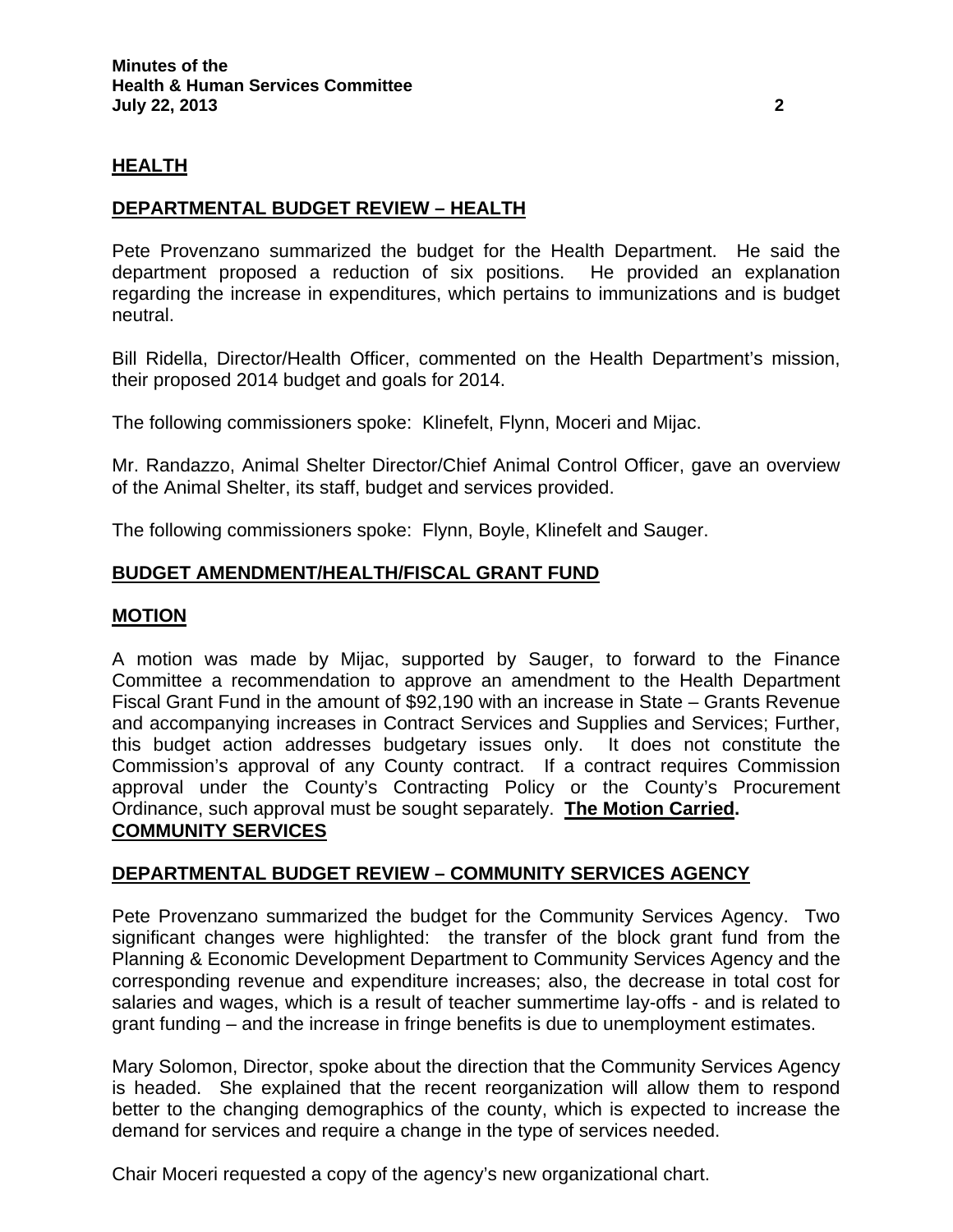#### **Minutes of the Health & Human Services Committee July 22, 2013 3**

# **BUDGET AMENDMENT/CSA/HEAD START IN-KIND**

## **MOTION**

A motion was made by Tocco, supported by Sauger, to forward to the Finance Committee a recommendation to approve an increase in the approved Head Start budget In-Kind revenue and expenditure line items by \$55,825; also, approve budget increases for In-Kind revenues and In-Kind expenditures in the amount equal to In-Kind contributions received over the balance of the fiscal year; Further, this budget action addresses budgetary issues only. It does not constitute the Commission's approval of any County contract. If a contract requires Commission approval under the County's Contracting Policy or the County's Procurement Ordinance, such approval must be sought separately.

The following commissioner spoke: Klinefelt.

Chair Moceri called for a vote on the motion and **The Motion Carried.** 

# **COMMUNITY DEVELOPMENT ANNUAL PLAN FOR FY 2013/2014**

Joe Cook, Division Director, and Stephanie Burgess, Program Manager, provided an overview of the plan.

# **MOTION**

A motion was made by Mijac, supported by Klinefelt, to forward to the Finance Committee a recommendation to approve the Community Development Annual Plan for FY 2013/2014; Further, a copy of this Board of Commissioners' action is directed to be delivered forthwith to the Office of the County Executive. **The Motion Carried.** 

# **COMMUNITY DEVELOPMENT CITIZEN PARTICIPATION PLAN AMENDMENT**

Stephanie Burgess, Program Manager, gave an overview and noted that the plan was amended to reflect the transition of the Community Development Block Grant Program from the Department of Planning & Economic Development to the Community Services Agency.

# **COMMITTEE RECOMMENDATION – MOTION**

A motion was made by Klinefelt, supported by Boyle, to recommend that the Board of Commissioners approve the proposed amendment to the Macomb County Community Services Agency's Community Development Citizen Participation Plan, as required by HUD regulation (24 CFR 91.105(a)(1); Futher, a copy of this Board of Commissioners' action is directed to be delivered forthwith to the Office of the County Executive. **THE MOTION CARRIED.**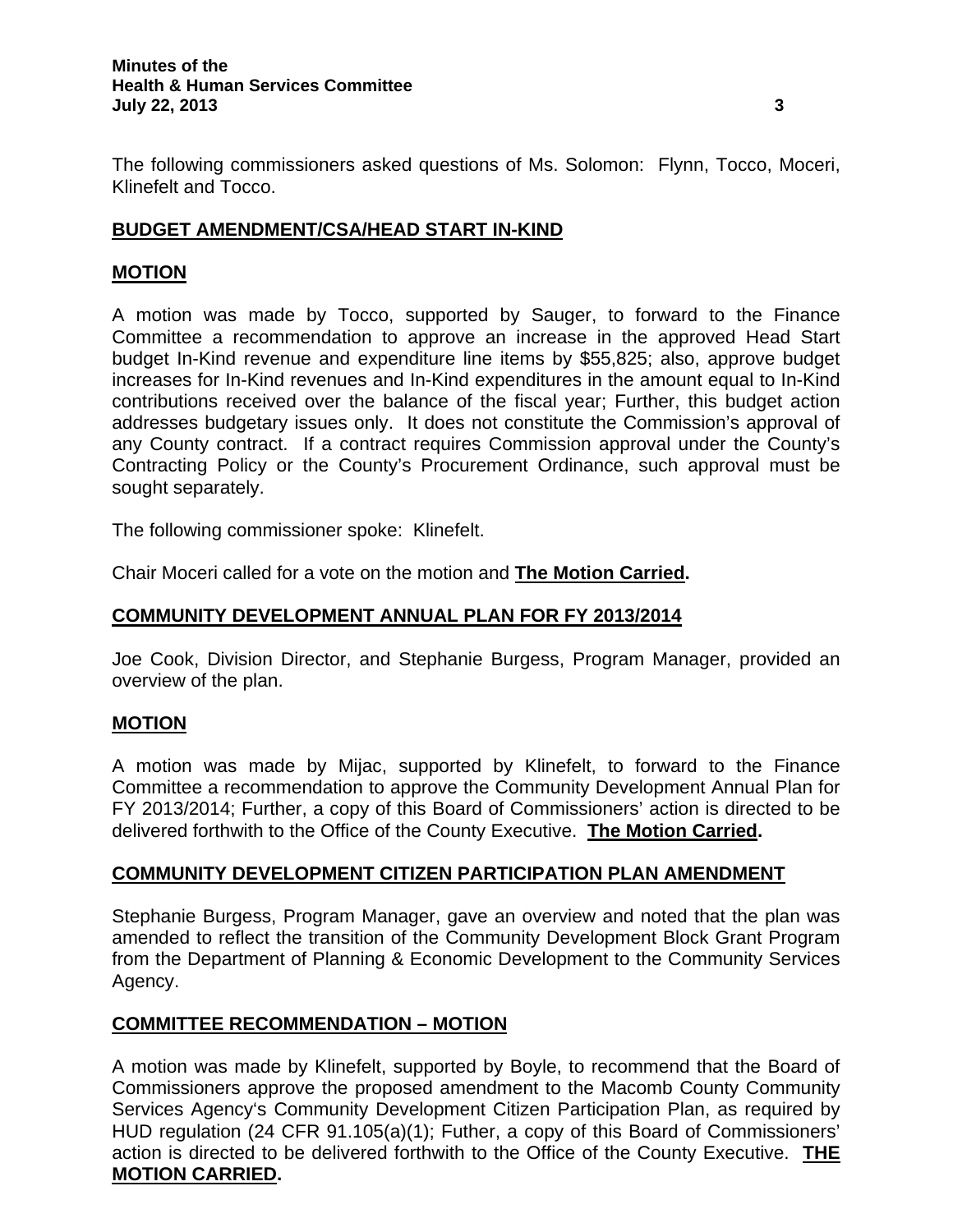#### **SENIORS**

## **DEPARTMENTAL BUDGET REVIEW – SENIOR SERVICES**

Pete Provenzano summarized the proposed budget for Senior Services. He said the decrease in salary and wages is due to the restructuring and reduction of positions, and the increase in contract services is the result of contracting for adult day and outreach services.

The following commissioner spoke: Klinefelt, Tocco and Moceri.

Commissioner Tocco asked if the organizational changes are in compliance with the County Charter. Chair Moceri said she will refer that to Corporation Counsel since a representative was not present.

#### **MSU EXTENSION**

### **DEPARTMENTAL BUDGET OVERVIEW – MSU EXTENSION**

Pete Provenzano summarized the budget for MSU Extension. He said expenditures have decreased due to the elimination of one position.

Marie Ruemenapp spoke about MSU and the partnership between federal, state and local governments.

The following commissioner spoke: Moceri.

#### **PRESENTATION BY AREA AGENCY ON AGING 1-B AND ADOPTION OF RESOLUTION IN SUPPORT OF THEIR FY 2014-2016 MULTI YEAR PLAN (OFFERED BY MOCERI)**

Andrea Mulheisen, Director of Network Development, gave an overview of the plan.

Chair Moceri referred to the snapshot that was provided, which shows how the resources are being allocated and the strategic and funding priorities.

#### **COMMITTEE RECOMMENDATION – MOTION**

A motion was made by Mijac, supported by Klinefelt, to recommend that the Board of Commissioners adopt a resolution supporting the FY 2014-2016 Multi Year Plan of the Area Agency on Aging 1-B. **THE MOTION CARRIED.** 

#### **NEW BUSINESS**

Chair Moceri reminded commissioners about the special meeting of this committee on Thursday at 5 p.m. and said it will be focusing on issues related to the Medical Examiner's Office. She asked that commissioners forward to her any additional requests for information.